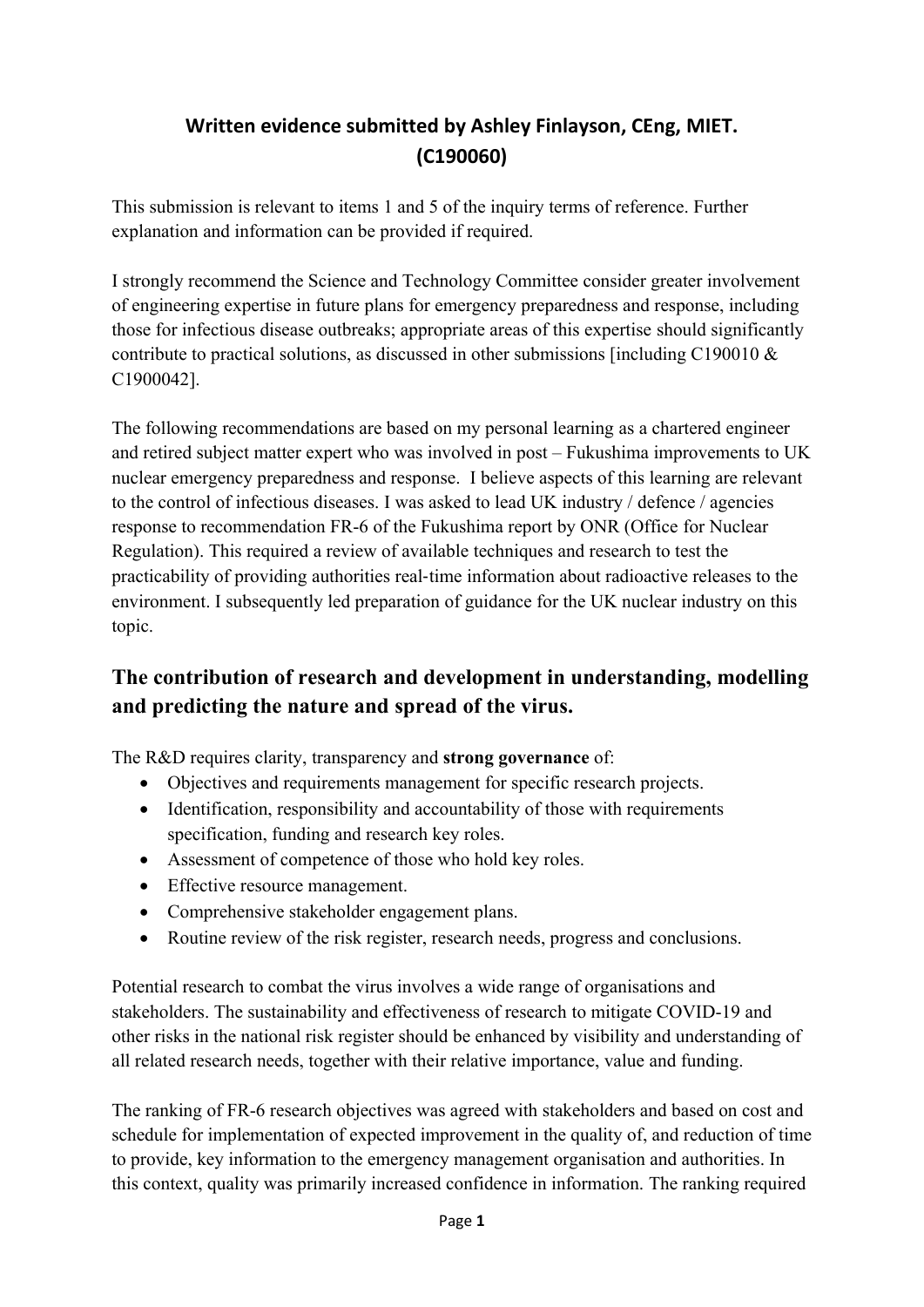awareness and agreement of the impact of all data and modelling uncertainties on confidence in that key information. This or an alternative, more appropriate approach to prioritising research for modelling and predicating the spread of the virus should be clear to interested parties.

Potential risks arising from key stakeholder (including those within regulator and responsible government departments) staff changes, work load and gaps in areas of their specialist knowledge should be considered in COVID-19 R&D governance arrangements regarding impact on requirements definition and oversight to ensure effective implementation of improvements.

Key tools to model and predict the nature and spread of infectious diseases should be developed, substantiated and maintained to ensure their high integrity in accordance with methodology similar to IEC 61508; this includes the requirement to ensure competence of those involved throughout the lifecycle. Models should be subject to thorough verification, validation and subsequent impact assessment of changes to underpinning assumptions and data. Government policy or strategy for response should not be based on results from a single research group or model [see C190038].

Knowledge Management of all government funded research should be improved. Accessibility was a barrier, beyond that related to information security, to FR-6 work. An example of learning from the nuclear sector which may be useful but unknown to COVID-19 R&D projects:

Dispersion of radioactive contamination (including particulate  $\leq$ 5µm which behaves like a gas) in enclosed areas was studied, based on CFD (computational fluid dynamics) modelling of typical environments and scenarios. Improved guidelines for appropriate protective measures were based on this work.

## **The capturing during the crisis of data of the quantity and quality needed to inform decisions.**

The challenge to urgently provide accurate predictions with sufficient confidence to support decisions by the authorities to protect the public is similar for nuclear, pandemic and many other types of emergency. Evidence form Prof. Ferguson [C190038] explains the challenge of uncertainty during an emerging infectious disease outbreak together with the types and benefits of different approaches to modelling. Both nuclear and pandemic emergencies require reliable data at the earliest opportunity to analyse an event. Prompt radiometric measurements of the environment provide key data for use with developed models to predict the impact of a nuclear emergency. The initial development of models to predict progression of an infectious disease presents additional challenge. A means to confirm and track infection together with sufficient data from multiple sources is required to develop validated models before their use to confidently predict outcomes for specific scenarios.

Fig 1 illustrates the uncertainty in modelling and data, low confidence in predications and need for a precautionary approach to urgent decisions in the early phases of a pandemic.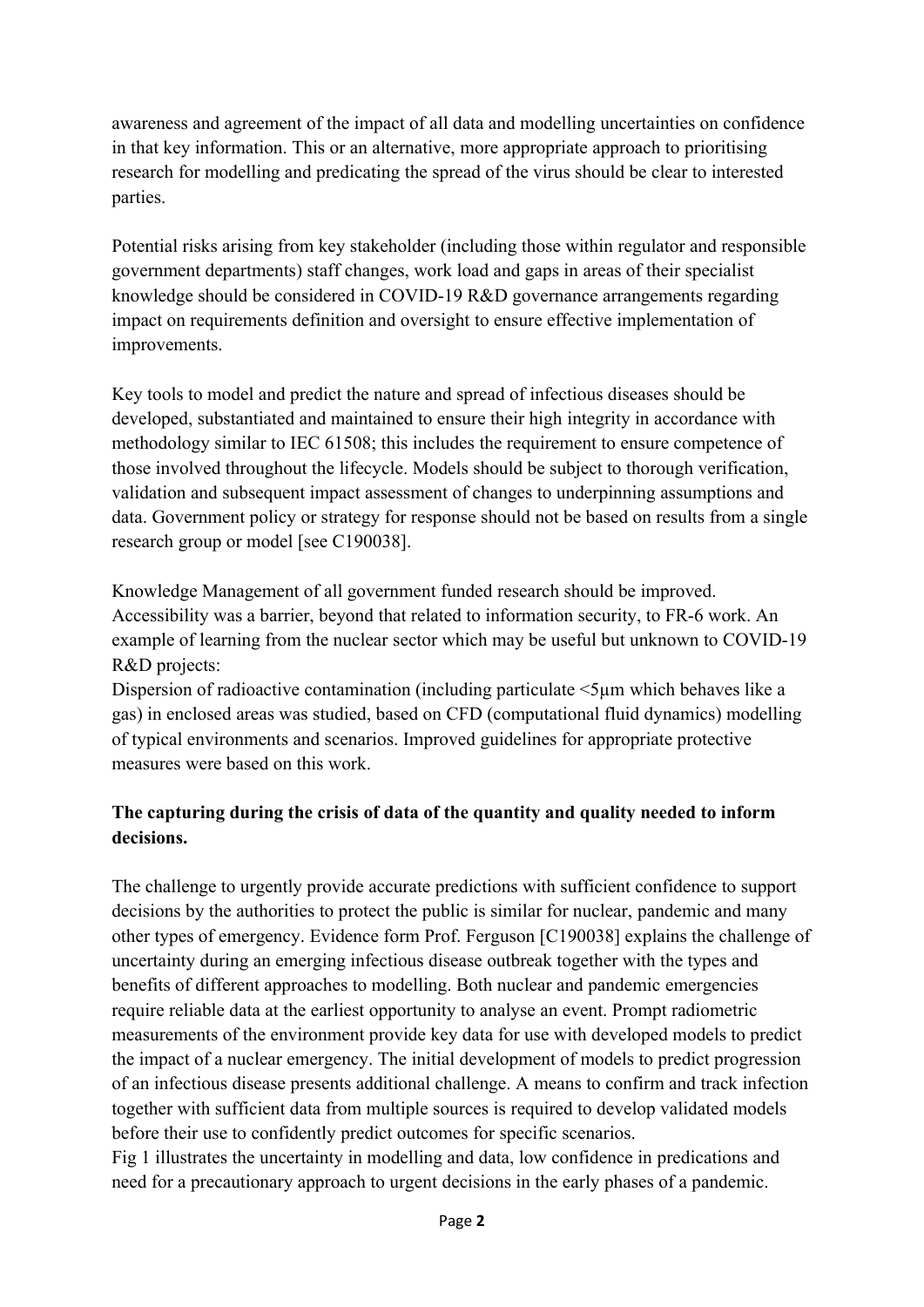**FIG 1: Confidence in prediction of emerging infectious disease progression for defined scenarios and control measures**



## KEY

**(1)** Limited understanding of the disease and limited types and quantity of data\*.

- Validated models unavailable.
- Largest uncertainty / lowest confidence in prediction.
- **Precautionary approach is essential.**

**(2)** Good understanding of the disease but limited types and quantity of data\*.

- Validated models available.
- Large uncertainty / low confidence in prediction.

**(3)** Good understanding of the disease and extensive, multiple types of data\*

- Validated models available.
- Lowest uncertainty / highest confidence in prediction.

**(4)** Extensive, multiple types of data\* but limited understanding of the disease.

- Validated models unavailable.
- Large uncertainty / low confidence in prediction.
- High reliance on consensus of expert judgement

\**Data relevant to the defined scenario and control measures of interest.*